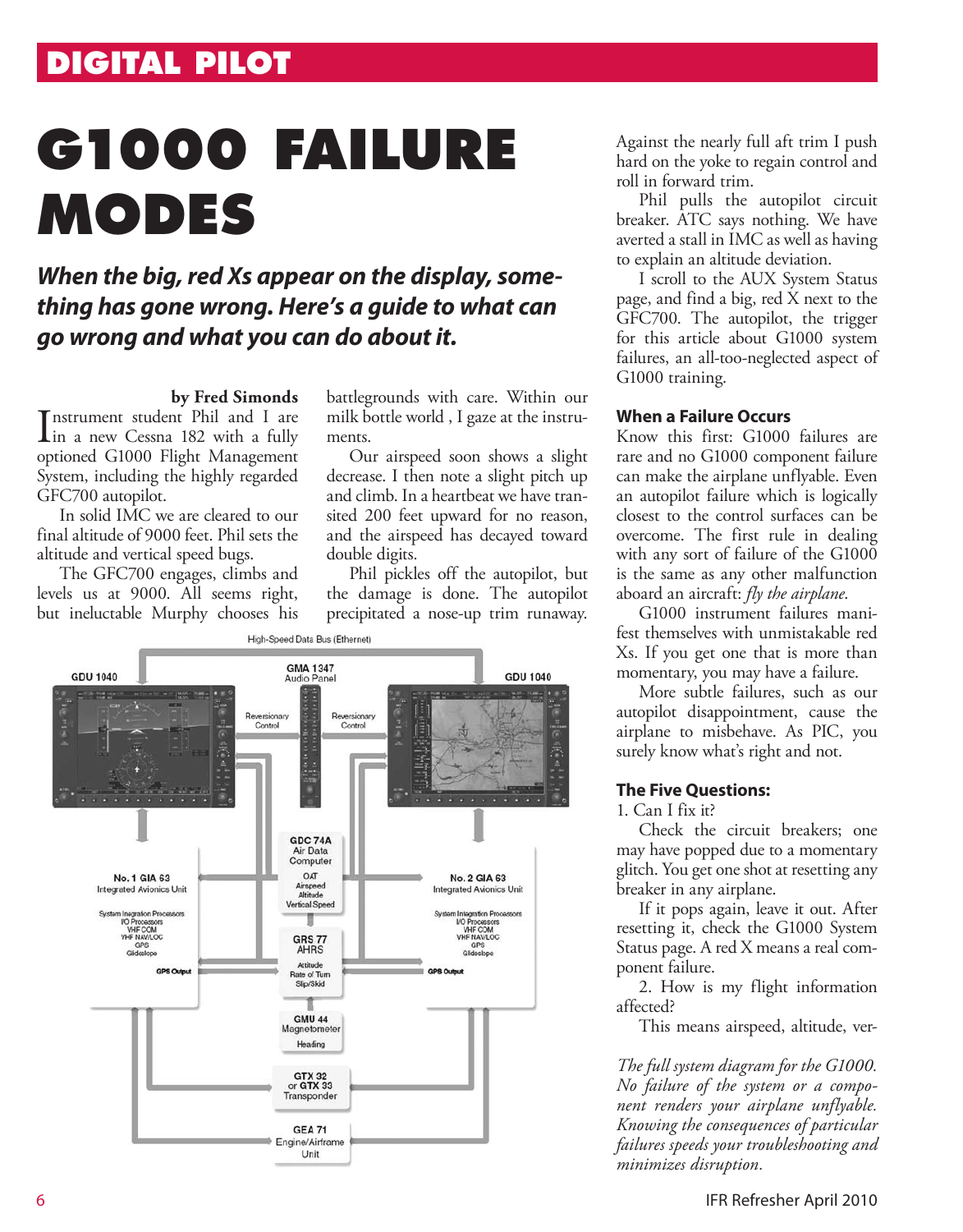## **DIGITAL PILOT**

tical speed and outside air temperature. All of these derive from the GDC74 Air Data Computer.

If the ADC quits, it will show a red X over the affected instruments and on the System Status page.

In Cessnas, one circuit breaker is shared between the ADC and Attitude and Heading Reference System (AHRS).

Cycling it causes the AHRS to reinitialize, which takes less than a minute, but

you must temporarily use the standby attitude indicator. The AHRS can initialize in flight at bank angles up to 20 degrees.

3. How is my navigation ability affected?

The system diagram shows two Garmin Integrated Avionics Units or GIAs that house independent VOR, LOC, GS and GPS receivers. The units differ only in that the number one unit houses the GFC700 Flight Director if so equipped. It's hard to lose navigation capability altogether.

In the event of a dual GPS failure or more likely a localized GPS system outage, the G1000 reverts to Dead Reckoning mode as shown by a magenta DR warning in the HSI compass card.

Then it acts as a poor-man's inertial navigation system whose accuracy diminishes with time. It's time to pull out that VOR navigation stuff your wise old instructor insisted you learn.

4. How is my communications capability affected?

Each GIA also contains a communications radio, so losing comm completely is also unlikely. A red X denotes a failed radio.

5. How is my autopilot affected?

Airplanes equipped with a Bendix-King KAP140 autopilot are minimally affected since there is little integration with the G1000.

The KAP140 is connected to the



*And things were going so well. At left the Primary Flight Display, with pathway, if full-functioning glory. Below, AHRS failure annunciated. It's so rare that you may only get to see it here or in a simulator. The solution? Keep flying the airplane and revert to the standby attitude and heading indicators.* 



number two GIA; if that fails it takes the KAP140 with it. Effects of specific failures on the GFC700 are discussed below.

#### **Specific Failures**

Let's look at eight major failure modes

and see how each degrades G1000 functionality.

For all failures, check the circuit breakers and avoid or exit IMC if you can. Under FAR §91.187 you must also report any in-flight malfunction affecting navigational, approach or communications equipment.

#### **Display Failures**

Should a GDU Display Unit fail, the system automatically switches to reversionary mode. The PFD flight and engine instruments appear on the remaining display, displacing the moving map but not the PFD Inset map. Whichever display fails, it will take its associated GIA with it.

If automatic reversion fails, hit the red Display Backup button to force reversion. This button can also be used to practice failures in flight.

If the PFD fails, GIA1 fails, and takes the GFC700 out completely, including autopilot and flight director.

If the MFD fails, GIA2 is likewise lost. GFC 700 capability is unaffected.

#### **GIA Integrated Avionics Unit**

If one GIA fails, a red "X" appears in its COM/NAV frequency boxes and an alert annunciation appears to the right of the PFD altitude and vertical speed tapes. It is seamlessly replaced by the other GIA including any active GPS navigation with no pilot intervention.

If both GIAs fail, the AHRS and ADC keep providing heading, attitude and air data directly to the GDU displays. Partial GIA failures are more likely since the COM/NAV/GPS components are independent within a GIA.

#### **AHRS**

Losing heading and attitude reference is one of the most debilitating failure modes. It forces you to use the standby attitude indicator, breaking your nor-